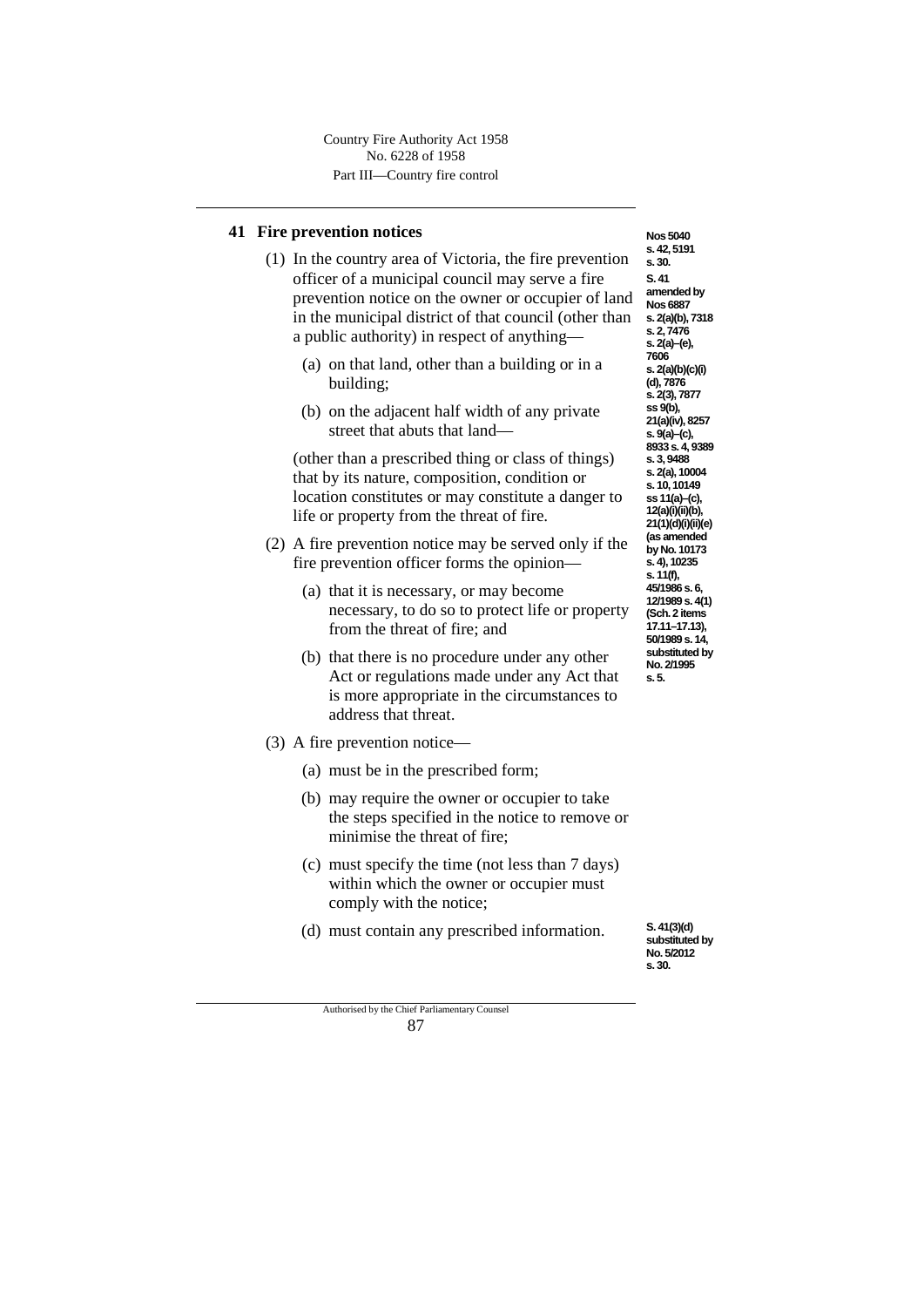## **41A Service of notices**

**S. 41A inserted by No. 8257 s. 10, amended by Nos 9488 s. 2(a), 9629 s. 8, 10149 s. 21(1)(e)(as amended by No. 10173 s. 4), 10235 s. 11(g), 39/1992 s. 5(3)(d)(e), substituted by No. 2/1995 s. 5.**

- (1) A fire prevention notice may be served on an owner or occupier—
	- (a) by giving it to or serving it personally on the owner or occupier; or
	- (b) by sending it by post to the owner or occupier at that person's usual or last known residential or business address; or
	- (c) by leaving it at the usual or last known residential or business address of the owner or occupier with a person on the premises who is apparently at least 16 years old and apparently residing or employed there; or
	- (d) in a manner prescribed by any other Act or law for service on a person or class of persons of the same type as the owner or occupier.
- (2) If the fire prevention officer—
	- (a) does not know who the owner or occupier of any land is; or
	- (b) does not know the residential or business address of the owner or occupier; or
	- (c) believes that the owner or occupier is absent from Victoria and has no agent in Victoria known to the officer—

the fire prevention notice may be served in accordance with subsection (3).

- (3) If subsection (2) applies, a fire prevention notice may be served—
	- (a) by displaying it on the land; and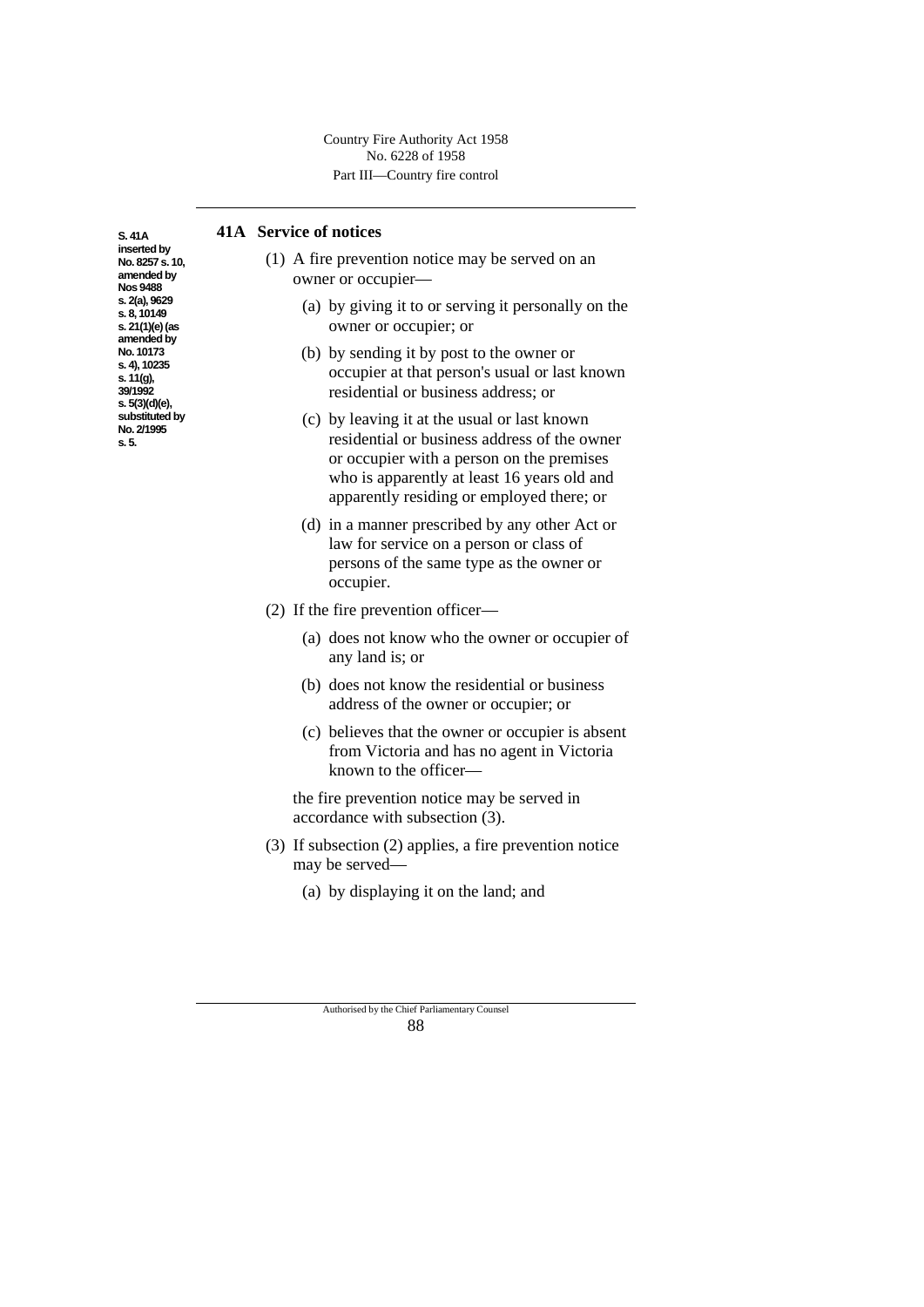- (b) by publishing a notice, in the prescribed form and containing the prescribed particulars, in a newspaper circulating generally in the municipal district.
- (4) A notice served under subsection (3) is sufficient notice to the owner or occupier from the date of display or publication, whichever is later.
- (5) Unless a fire prevention notice is withdrawn or cancelled, the costs of serving the notice (including reasonable administrative, labour and overhead costs and expenses incurred) may be recovered from the person on whom it was served—
	- (a) if the notice was served by a fire prevention officer, by the relevant municipal council;
	- (b) if the notice was served by the Chief Officer, by the Authority.

### **41B Objection to notices**

**S. 41B inserted by No. 8257 s. 10, amended by Nos 10004 s. 11(a)(b), 10149 ss 12(c)(i)(ii) (d), 21(1)(e) (as amended by No. 10173 s. 4), 12/1989 s. 4(1)(Sch. 2 items17.15, 17.16), 57/1989 s. 3 (Sch. item 36.2), substituted by No. 2/1995 s. 5. S. 41B(1) amended by No. 5/2012 s. 31(1).**

(1) A person on whom a fire prevention notice has been served may lodge a written objection with the fire prevention officer within 7 days of the service of the notice stating the grounds of objection.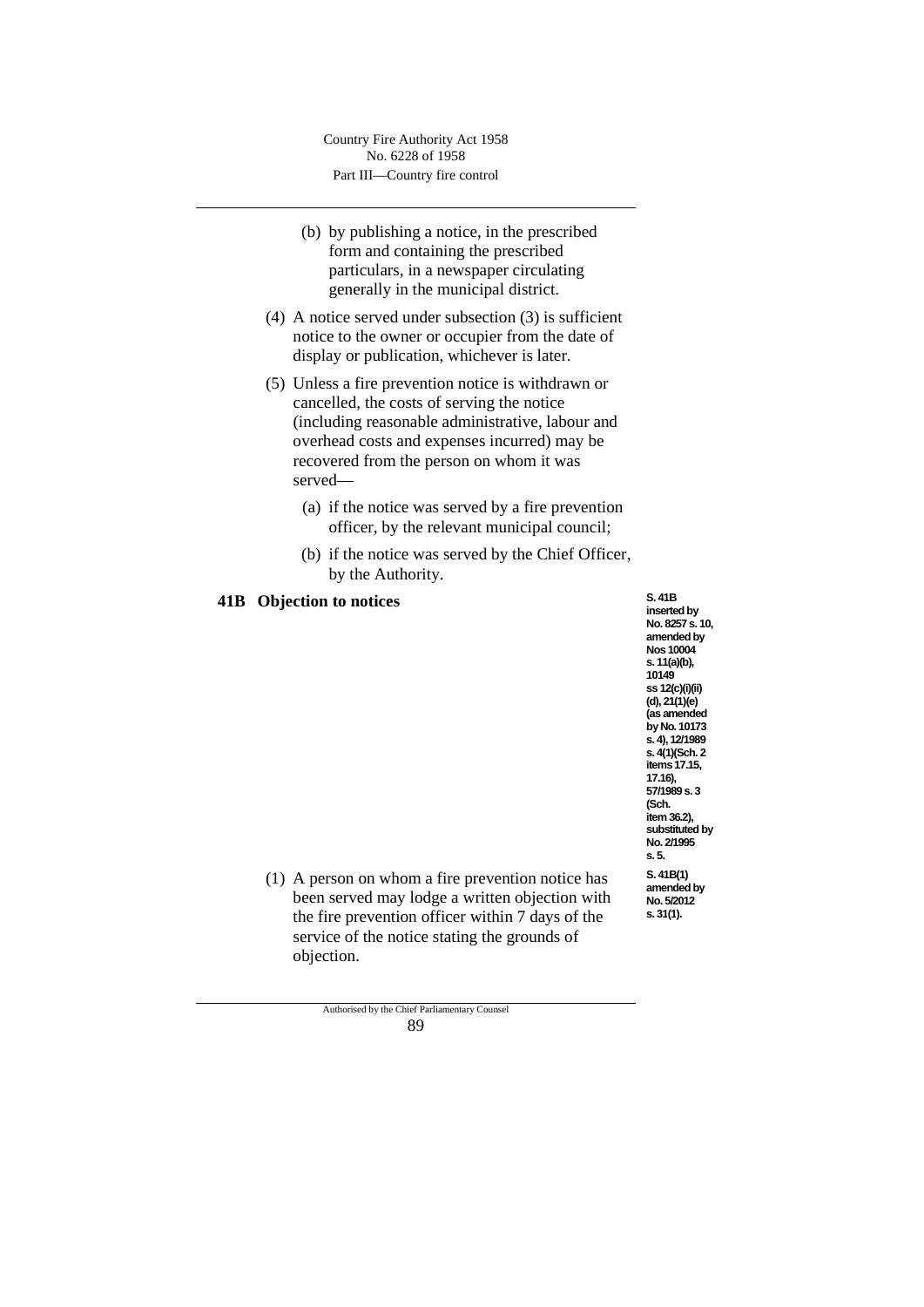**S. 41B(2) substituted by No. 5/2012 s. 31(2).**

| $(2)$ If— |                                                                                                                                                                                                                                                                                     |
|-----------|-------------------------------------------------------------------------------------------------------------------------------------------------------------------------------------------------------------------------------------------------------------------------------------|
|           | (a) a person lodges an objection in accordance<br>with subsection $(1)$ ; and                                                                                                                                                                                                       |
|           | (b) the fire prevention officer considers the<br>grounds of objection to be reasonable—                                                                                                                                                                                             |
|           | the fire prevention officer must consult with the<br>$\sim$ . The contract of the contract of the contract of the contract of the state of the state of the contract of the state of the state of the state of the state of the state of the state of the state of the state of the |

person and make a genuine attempt to resolve the matter that is the subject of the fire prevention notice.

- (3) Within 14 days of the lodging of an objection the fire prevention officer must—
	- (a) confirm the notice; or
	- (b) vary the notice, if the fire prevention officer is satisfied that the variation will appropriately address the threat of fire; or
	- (c) withdraw the notice, if the fire prevention officer is satisfied that there is no longer any case for the notice to be served.
- (4) If the fire prevention officer confirms or varies the notice he or she must specify a new time within which the person must comply with the notice.
- (5) In sections 41D and 41E, *fire prevention notice* includes a fire prevention notice as confirmed or varied in accordance with this section.

# **41C Appeal against notices**

- (1) If a person has lodged an objection under section 41B and—
	- (a) the fire prevention officer has failed to confirm, vary or withdraw the notice within 14 days; or

Authorised by the Chief Parliamentary Counsel 90

**S. 41C inserted by No. 8257 s. 10, amended by Nos 43/1987 s. 12, 12/1989 s. 4(1)(Sch. 2 items 17.17–17.19), 50/1989 s. 15, substituted by No. 2/1995 s. 5.**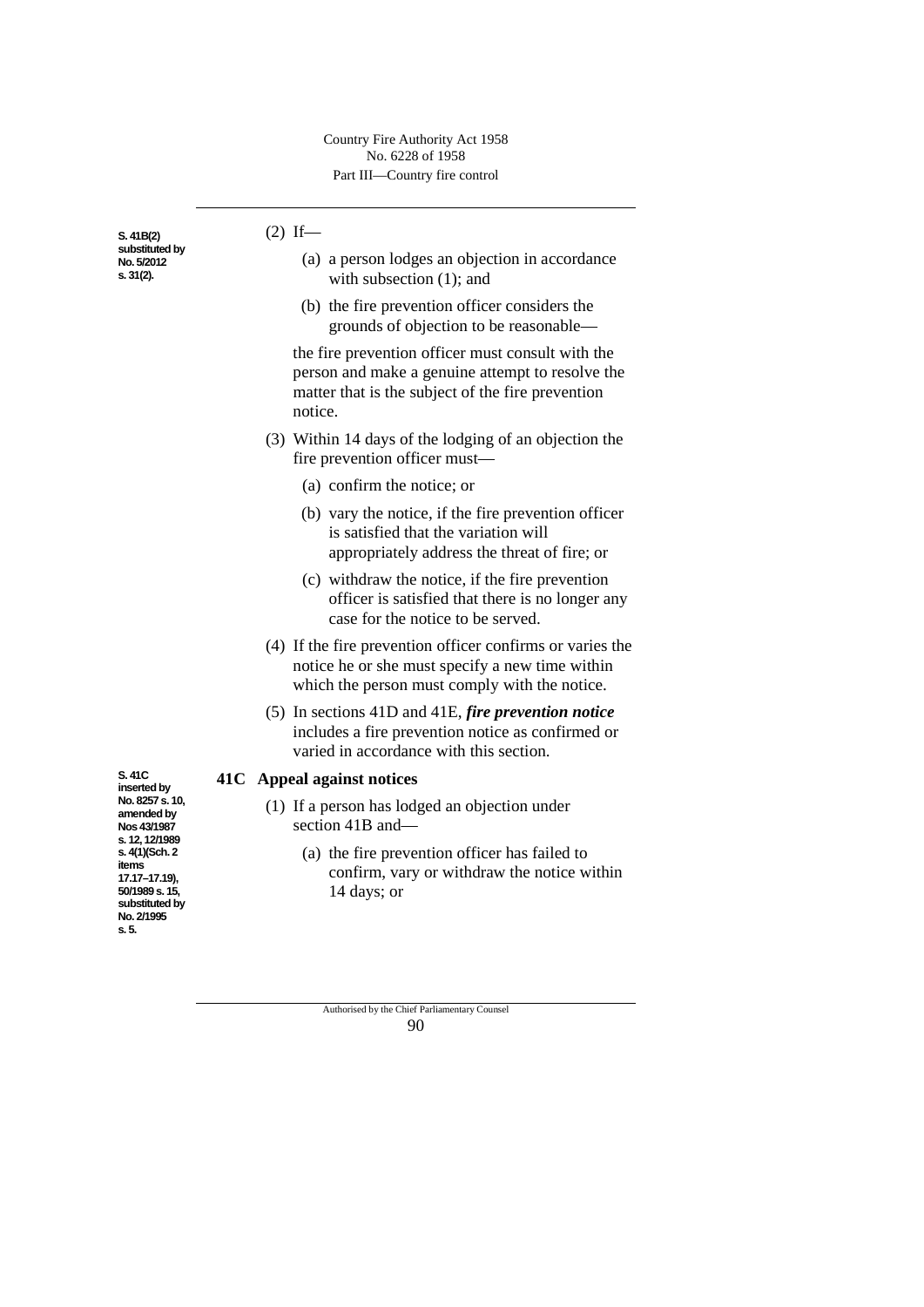(b) the person is not satisfied with the confirmation or variation of the notice—

the person may appeal in writing to the Chief Officer within 7 days of the end of that 14 day period or the date of the confirmation or variation, whichever is earlier, stating the grounds of appeal.

- (2) The Chief Officer—
	- (a) must consider the appeal within a reasonable time; and
	- (b) must take into account all relevant circumstances, including the proper needs of conservation and alternative means of addressing the threat of fire.
- (3) After considering the appeal, the Chief Officer must—
	- (a) confirm the notice; or
	- (b) vary the notice in any way the Chief Officer thinks fit; or
	- (c) cancel the notice.
- (4) If the Chief Officer confirms or varies the notice he or she must specify a new time within which the person must comply with the notice.
- (5) In sections 41D and 41E, *fire prevention notice* includes a fire prevention notice as confirmed or varied in accordance with this section.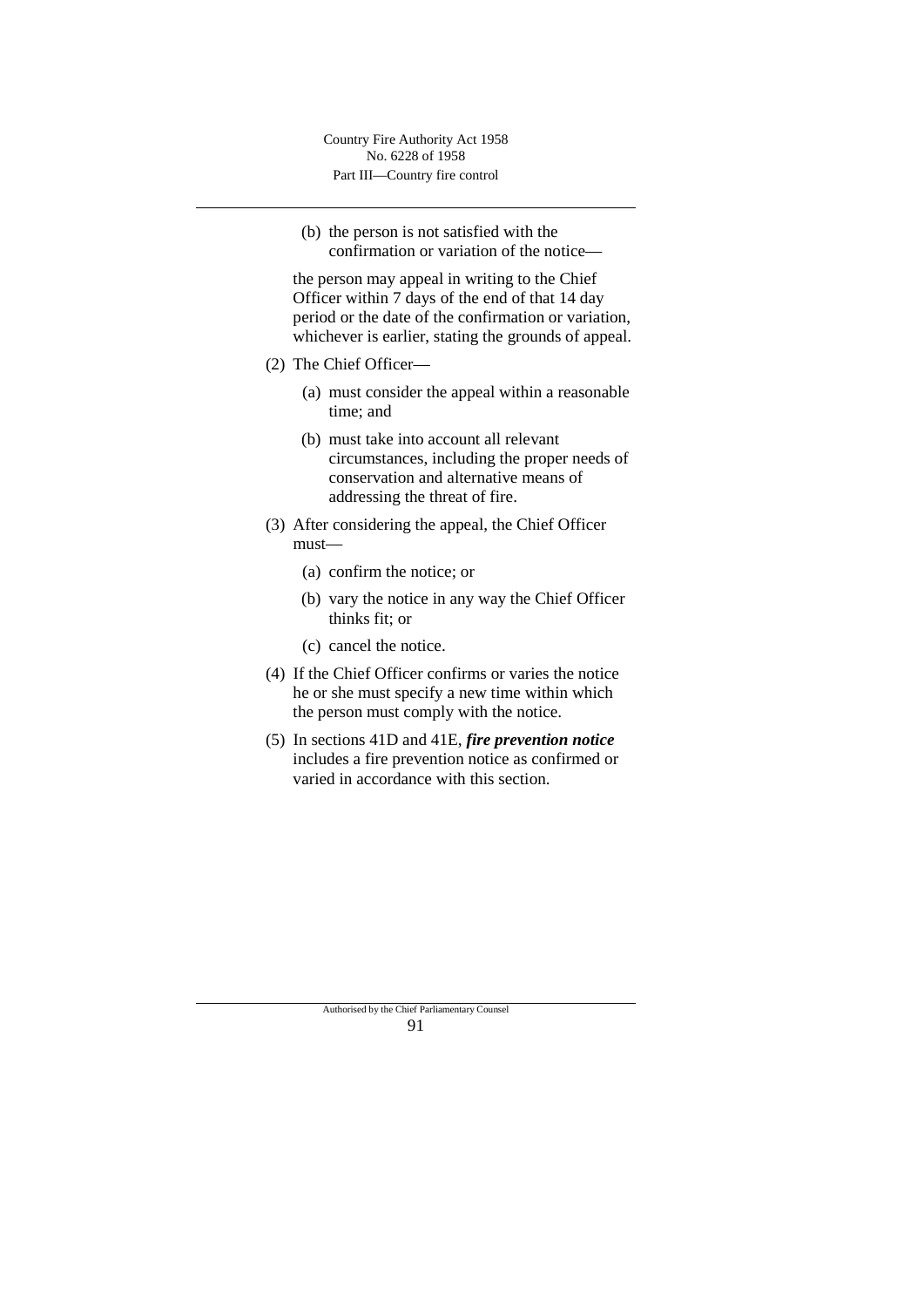| S. 41D<br>inserted by<br>No. 2/1995<br>s. 5.                                               | 41D Compliance with notices                                                                                                                                                                           |
|--------------------------------------------------------------------------------------------|-------------------------------------------------------------------------------------------------------------------------------------------------------------------------------------------------------|
| S. 41D(1)<br>amended by<br>No. 5/2012<br>s. 32.                                            | (1) Subject to sections $41B$ and $41C$ , a person on<br>whom a fire prevention notice has been served<br>must comply with the notice.                                                                |
|                                                                                            | 120 penalty units or imprisonment for<br>Penalty:<br>12 months or both.                                                                                                                               |
|                                                                                            | (2) Proceedings for an offence under subsection (1)<br>may be taken—                                                                                                                                  |
| S. 41D(2)(a)<br>amended by<br>No. 37/2014<br>s. 10(Sch.<br>item 33.4).                     | (a) by a police officer;                                                                                                                                                                              |
|                                                                                            | (b) if the fire prevention notice was served by a<br>fire prevention officer, in accordance with<br>section 232 of the Local Government Act<br>1989:                                                  |
|                                                                                            | (c) if the fire prevention notice was served by<br>the Chief Officer, by a person appointed for<br>the purpose by the Chief Officer.                                                                  |
| S. 41E<br>inserted by<br>No. 2/1995<br>s. 5.                                               | 41E Fire prevention infringement notices                                                                                                                                                              |
| S. 41E(1)<br>amended by<br>Nos 32/2006<br>s. 94(Sch.<br>item 8(1)),<br>5/2012<br>s. 33(1). | (1) An authorised officer may serve a fire prevention<br>infringement notice on a person the officer has<br>reason to believe has committed an offence<br>against section 41D.                        |
| S. 41E(1A)<br>inserted by<br>No. 32/2006<br>s. 94(Sch.<br>item 8(2)).                      | $(1A)$ An offence referred to in subsection $(1)$ for which<br>a fire prevention infringement notice may be<br>served is an infringement offence within the<br>meaning of the Infringements Act 2006. |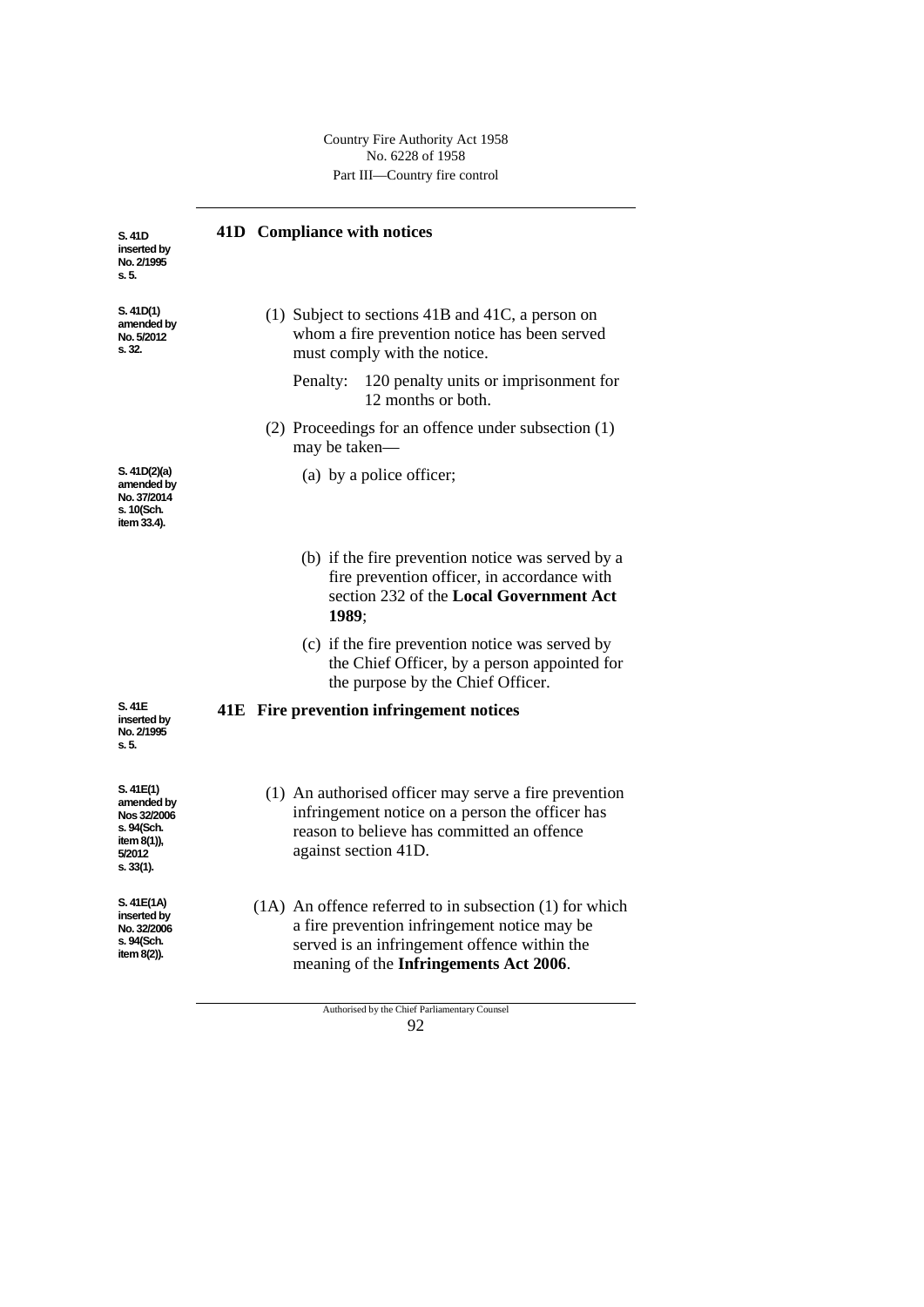- (2) In addition to and without limiting section 12 of the **Infringements Act 2006**, a fire prevention infringement notice under subsection (1) may be served in accordance with section 41A.
- (3) The infringement penalty for an offence against section 41D is 10 penalty units.

| $\ast$    | S.41E(3)–(7) |
|-----------|--------------|
| $\ast$    | repealed by  |
| $\ast$    | No. 32/2006  |
| $^{\ast}$ | s. 94(Sch.   |
| $\ast$    | item 8(4)).  |

(8) In this section, *authorised officer* means—

- (a) if the fire prevention notice was served by a fire prevention officer, a person appointed for the purpose by the relevant municipal council;
- (b) if the fire prevention notice was served by the Chief Officer, a person appointed for the purpose by the Chief Officer.

## **41F Issue of notices by Chief Officer**

 $(1)$  If—

- (a) the Chief Officer forms the opinion required by section 41(2); and
- (b) upon request, the relevant fire prevention officer refuses or fails to issue a fire prevention notice within the time specified by the Chief Officer—

the Chief Officer may serve a fire prevention notice on the owner or occupier of the land.

**S. 41F inserted by No. 2/1995 s. 5.**

**S. 41E(2) substituted by No. 32/2006 s. 94(Sch. item 8(3)). S. 41E(3) inserted by No. 5/2012 s. 33(2).**